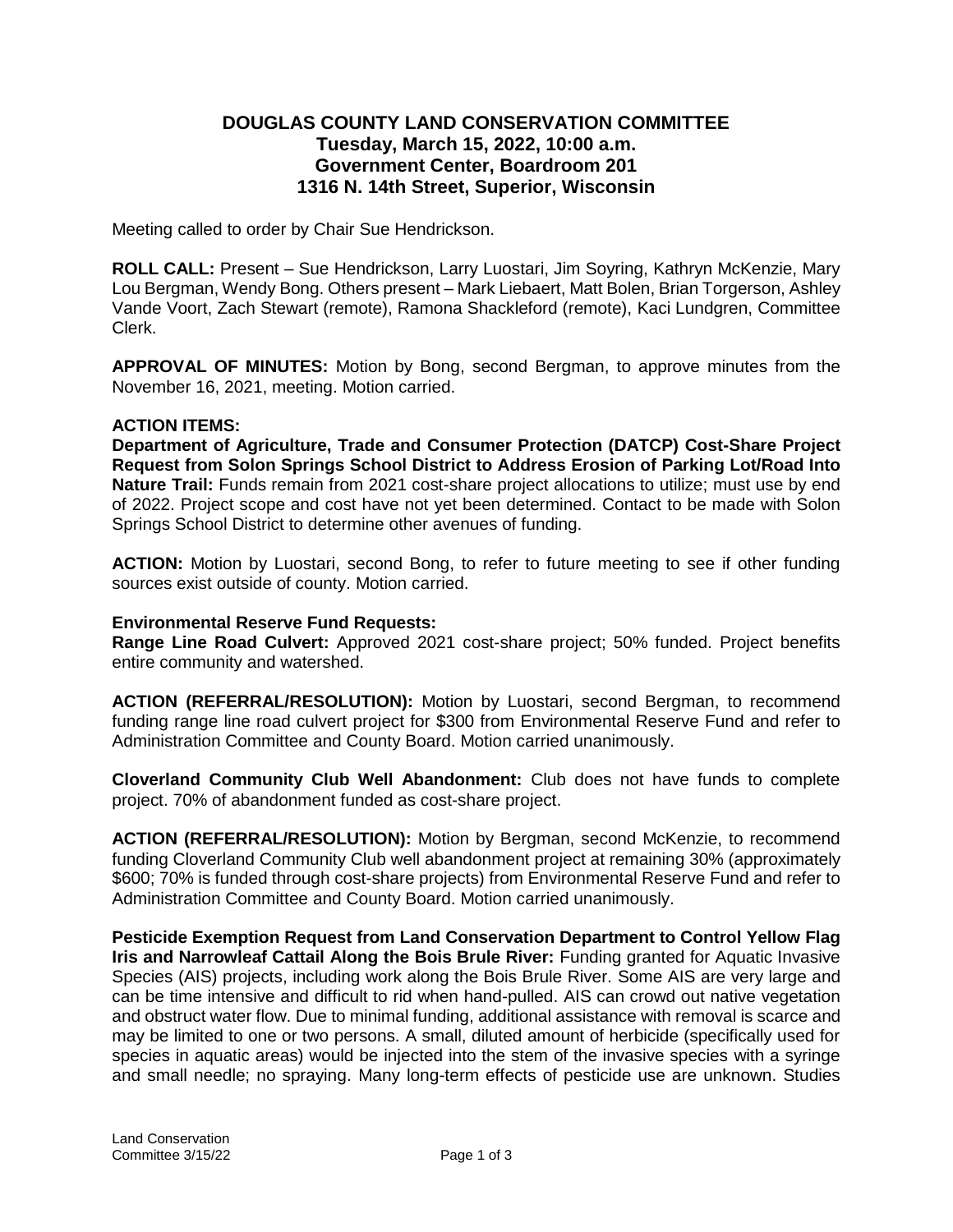have shown adverse effects on humans and the environment. There are alternatives to herbicide use and project will still be conducted if exemption is not granted.

**ACTION:** Motion by McKenzie, second Bong, to deny pesticide exemption request. Motion carried.

**Approval of 2023 DATCP Work Plan:** Annual work plan included with agenda; cost-share projects updated.

**ACTION:** Motion by Bergman, second Bong, to approve 2023 DATCP Work Plan as presented. Motion carried.

## **2023 Grant Applications:**

**DATCP Soil and Water Resource Management Grant:** Requested \$30,000 in funding for 2023. Funds can be carried over to the following year; not penalized if funds are not used.

**ACTION:** Motion by Bong, second McKenzie, to approve grant application. Motion carried.

**Segregated (SEG) Innovative Grant:** Grant may provide assistance to farmers in getting their soil tested to qualify for incentives.

**ACTION:** Motion by McKenzie, second Bergman, to approve grant application. Motion carried.

**Nutrient Management Farm Education Grant:** Grant will provide funding for an educational field day presented by Land Conservation Department.

**ACTION:** Motion by Bergman, second Luostari, to approve grant application. Motion carried.

**Resolution: Wisconsin Department of Natural Resources Surface Water Grants (Authorization of Agent):** Annual resolution required by WDNR to authorize agent to sign grant applications.

**ACTION (RESOLUTION):** Motion by Bergman, second McKenzie, to approve resolution as presented and refer to Zoning Committee and County Board. Motion carried unanimously.

**Capital Project Request - Groundwater Program:** \$10,000 requested to conduct groundwater program. Additional testing for uranium and cobalt may be available for samples returned with certain high levels of concern. Per-and polyfluoroalkyl (PFA) substances testing is available, but at a high cost. Program will wait for more development and study on PFAs before offering tests.

**ACTION (REFERRAL):** Motion by McKenzie, second Bergman, to approve request to fund Groundwater Program out of the 2022 capital improvement fund in the amount of \$10,000 and refer to Zoning Committee, Administrator and Administration/Executive Committees. Motion carried.

### **INFORMATIONAL ITEMS:**

**Invasive Species Education: Northwoods Cooperative Weed Management Area, Ramona Shackleford:** High pressure boat wash acquired and used primarily at Loon's Foot Landing. AIS treatment done throughout Douglas County. Will be hosting three Women Woodland Owners workshops.